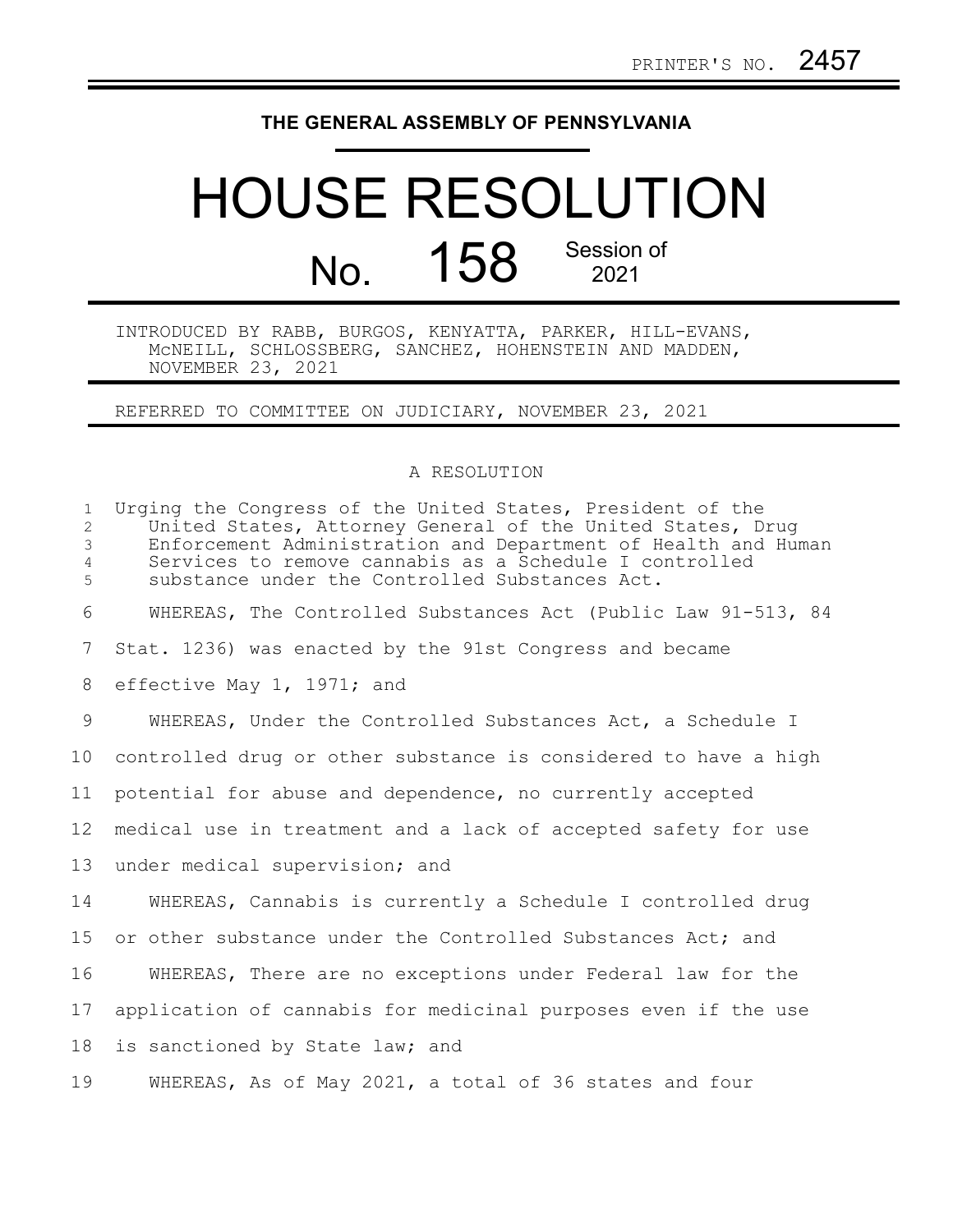territories regulate cannabis for the recommendation, registration and dispensing for approved patients; and WHEREAS, As of June 2021, at least 18 states, two territories and the District of Columbia have enacted legislation to regulate cannabis for adult use; and 1 2 3 4 5

WHEREAS, Scientific research has shown cannabis may be helpful in treating symptoms of epilepsy, nausea and vomiting associated with cancer chemotherapy, loss of appetite and weight loss associated with HIV/AIDS, chronic pain, multiple sclerosis, anxiety, inflammatory bowel disease, irritable bowel syndrome, Tourette syndrome, posttraumatic stress disorder and sleep disorder; and 6 7 8 9 10 11 12

WHEREAS, The World Health Organization has called for cannabis to be removed from the most restrictive category of the Single Convention on Narcotic Drugs of 1961; and WHEREAS, The United Nations Commission on Narcotic Drugs voted to reclassify cannabis from the strict Schedule IV classification of the 1961 Convention on Narcotic Drugs that includes dangerous and highly addictive drugs such as heroin; and 13 14 15 16 17 18 19 20

WHEREAS, Under the Controlled Substances Act, other Schedule I controlled substances include heroin, and Schedule II controlled substances include cocaine, methamphetamine, hydrocodone, oxycodone and fentanyl; and 21 22 23 24

WHEREAS, In 2019 alone, more than 36,000 Americans died from drug overdoses involving synthetic opioids, and the latest provisional drug overdose death counts through May 2020 suggest an acceleration of overdose deaths involving synthetic opioids during the COVID-19 pandemic; and 25 26 27 28 29

WHEREAS, Rescheduling cannabis will establish an important 30

20210HR0158PN2457 - 2 -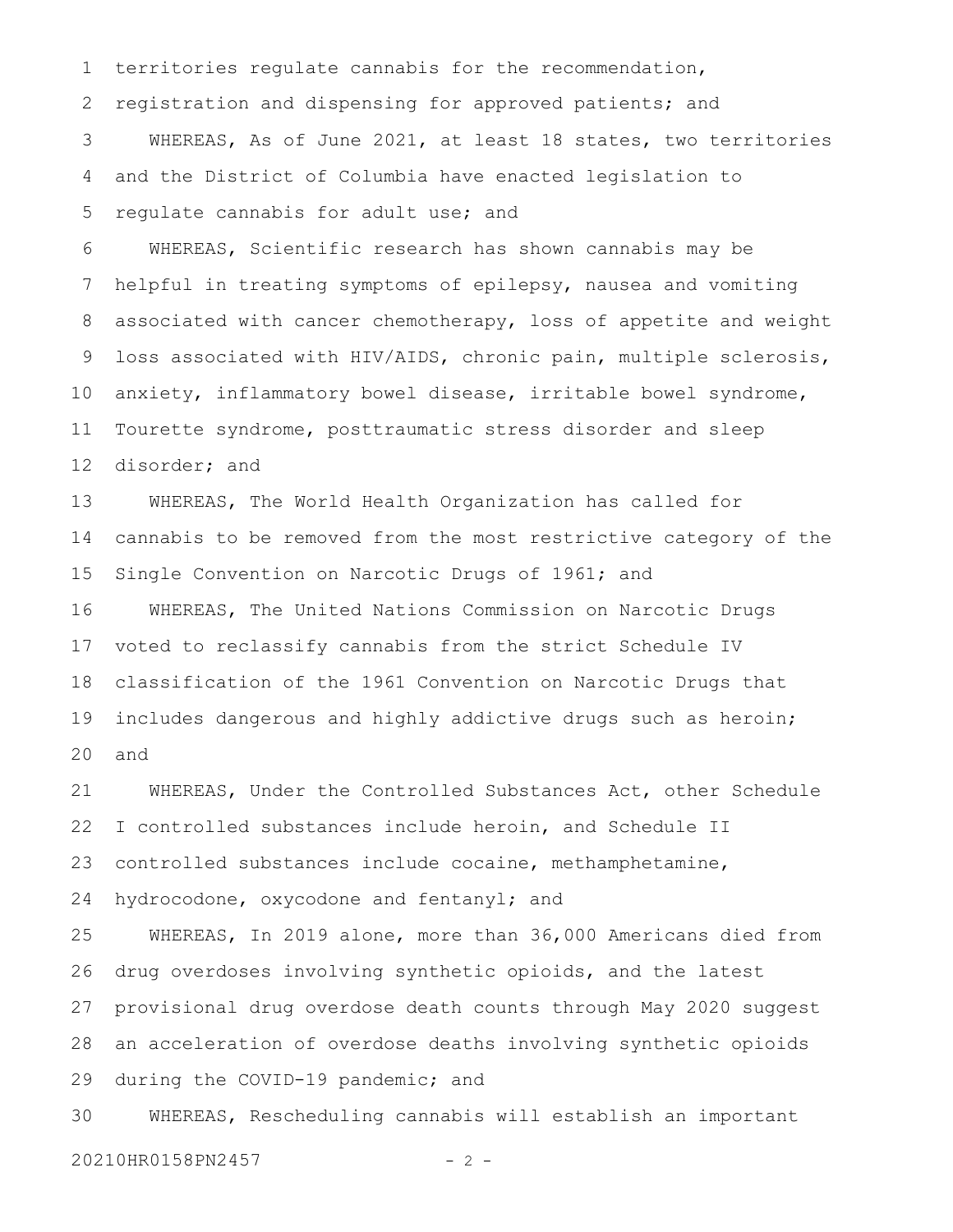step in harmonizing Federal and State policy to improve public health, reduce criminal justice expenditures, raise tax revenue and usher in economic growth; and 1 2 3

WHEREAS, Removing cannabis as a Schedule I controlled substance will facilitate medical research, ensure patient access and remove Federal prohibitions; and 4 5 6

WHEREAS, Billions in taxpayer dollars are spent every year in Federal expenditures attributable to cannabis prohibition enforcement in the criminal justice system; and 7 8 9

WHEREAS, Federal mandatory minimum sentencing laws for drug offenses result in nonviolent cannabis offenders serving long sentences often disproportionate to their crime; and WHEREAS, The United States Attorney General can initiate a review process to consider available evidence and change a controlled substance's schedule classification; and 10 11 12 13 14 15

WHEREAS, Under this action, the Drug Enforcement Administration, in conjunction with the United States Department of Health and Human Services, would be directed to carry out a review process to reschedule a controlled substance, such as when the Drug Enforcement Administration rescheduled hydrocodone combination products or opioid-based prescription painkillers from Schedule III to Schedule II in 2014; and 16 17 18 19 20 21 22

WHEREAS, Congress has the authority to pass a law that changes or restricts a controlled substance's schedule 23 24

classification; therefore be it 25

RESOLVED, That the House of Representatives of the Commonwealth of Pennsylvania urge the Congress of the United States, President of the United States, Attorney General of the United States, Drug Enforcement Administration and Department of Health and Human Services to remove cannabis as a Schedule I 26 27 28 29 30

20210HR0158PN2457 - 3 -